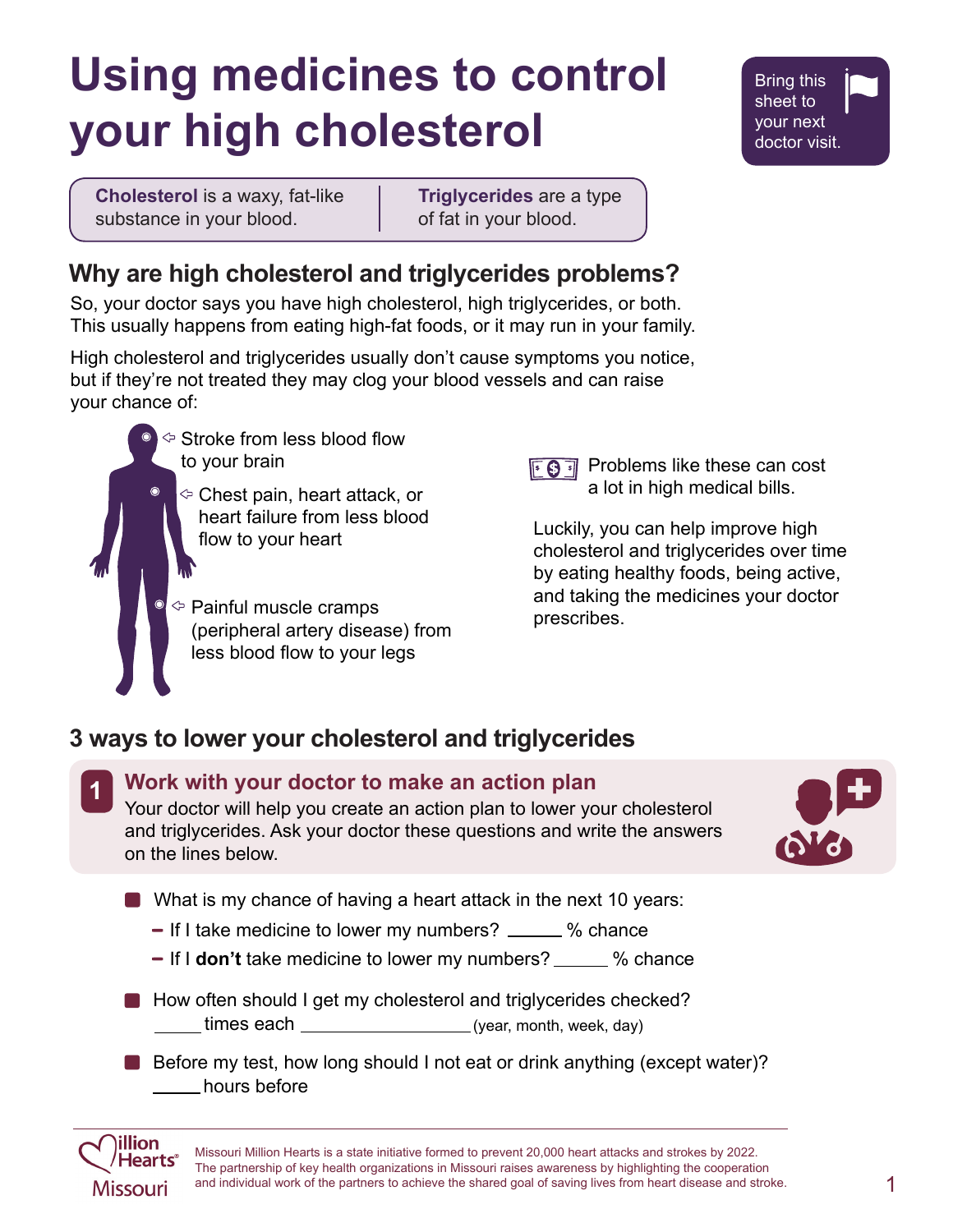**Netable 1** What are my cholesterol and triglyceride numbers? Write them below:

| My check-ups:                  | LDL "bad"<br>cholesterol                                | HDL "good"<br>cholesterol                              | <b>Total</b><br>cholesterol                             | <b>Triglyceride</b><br>fat                              |
|--------------------------------|---------------------------------------------------------|--------------------------------------------------------|---------------------------------------------------------|---------------------------------------------------------|
|                                | Goal: Aim to<br><b>lower</b> this to less<br>than mg/dL | Goal: Aim to<br><b>raise</b> this to at<br>least mg/dL | Goal: Aim to<br><b>lower</b> this to less<br>than mg/dL | Goal: Aim to<br><b>lower</b> this to less<br>than mg/dL |
| 1 <sup>st</sup> visit<br>Date: |                                                         |                                                        |                                                         |                                                         |
| $2nd$ visit<br>Date:           |                                                         |                                                        |                                                         |                                                         |
| 3rd visit<br>Date:             |                                                         |                                                        |                                                         |                                                         |



#### **Take your medicine**

Your doctor has prescribed 1 or more medicines to help lower your chance of **2** heart disease and stroke. Talk to your doctor if you have concerns about taking your medicines or if side effects bother you, such as upset stomach or muscle pain. They may be able to change your medicine or how much you take.



- **Keep taking your medicines** until your doctor says you can stop stopping on your own may be dangerous.
- **My medicines to lower my cholesterol, triglycerides, or both** (if you take more than 2 medicines, write them on another sheet)